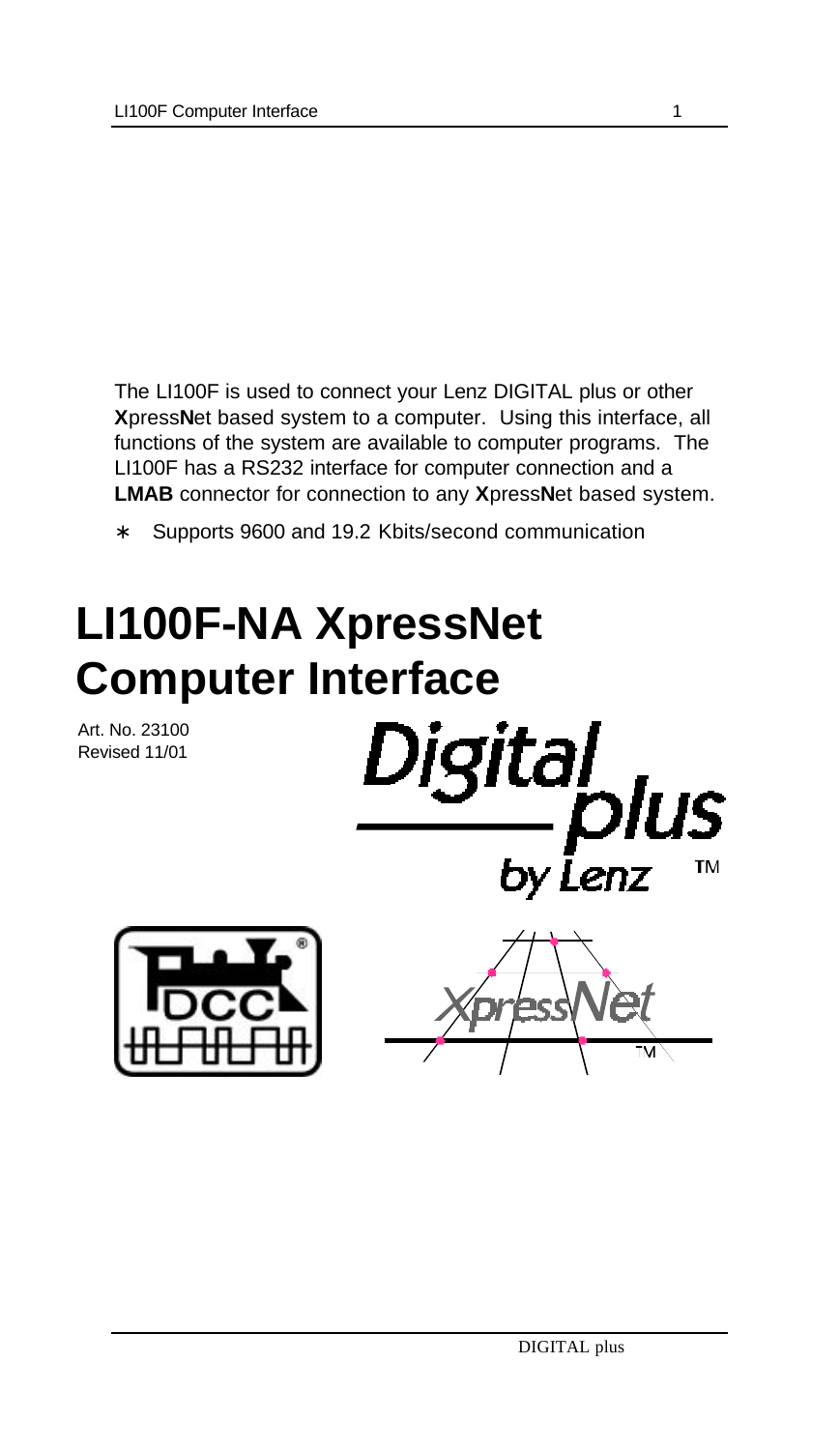# **Information on the LI100F-NA Computer Interface**

#### **Connecting the LI100F to a PC**

Enclosed with the LI100F is a 9 pin RS232 cable which can be plugged into the LI100F and any computer RS232 9 pin connector. If your PC has an older 25 pin RS232 connector then an adapter will need to be purchased from an electronics supplier such as Radio Shack or made as shown in illustration 1. Be careful if you use ready-made 9-pin to 25-pin adapters! Not all adapters connect all the necessary pins with each other!



**Both connections are shown from the soldering side.**

#### **Connecting the LF100 to XpressNet**

To connect the LI100F to an **X**press**N**et port, you connect the **LMAB** connectors directly to the **X**press**N**et wires or to the **LMAB** screw terminals on the LZ100 or LA152 adapter being careful not to reverse any wires.



| Pin#  | Port A       | Port B       | Description                |
|-------|--------------|--------------|----------------------------|
| Pin 1 | White        | N/C          | "C" Control Bus Connection |
| Pin 2 | <b>Black</b> | <b>Black</b> | Ground "M"                 |
| Pin 3 | Red          | Red          | $-$ RS-485 "B"             |
| Pin 4 | Green        | Green        | $+$ RS-485 "A"             |
| Pin 5 | Yellow       | Yellow       | $+12$ volts "L"            |
| Pin 6 | <b>Blue</b>  | N/C          | "D" Control Bus Connection |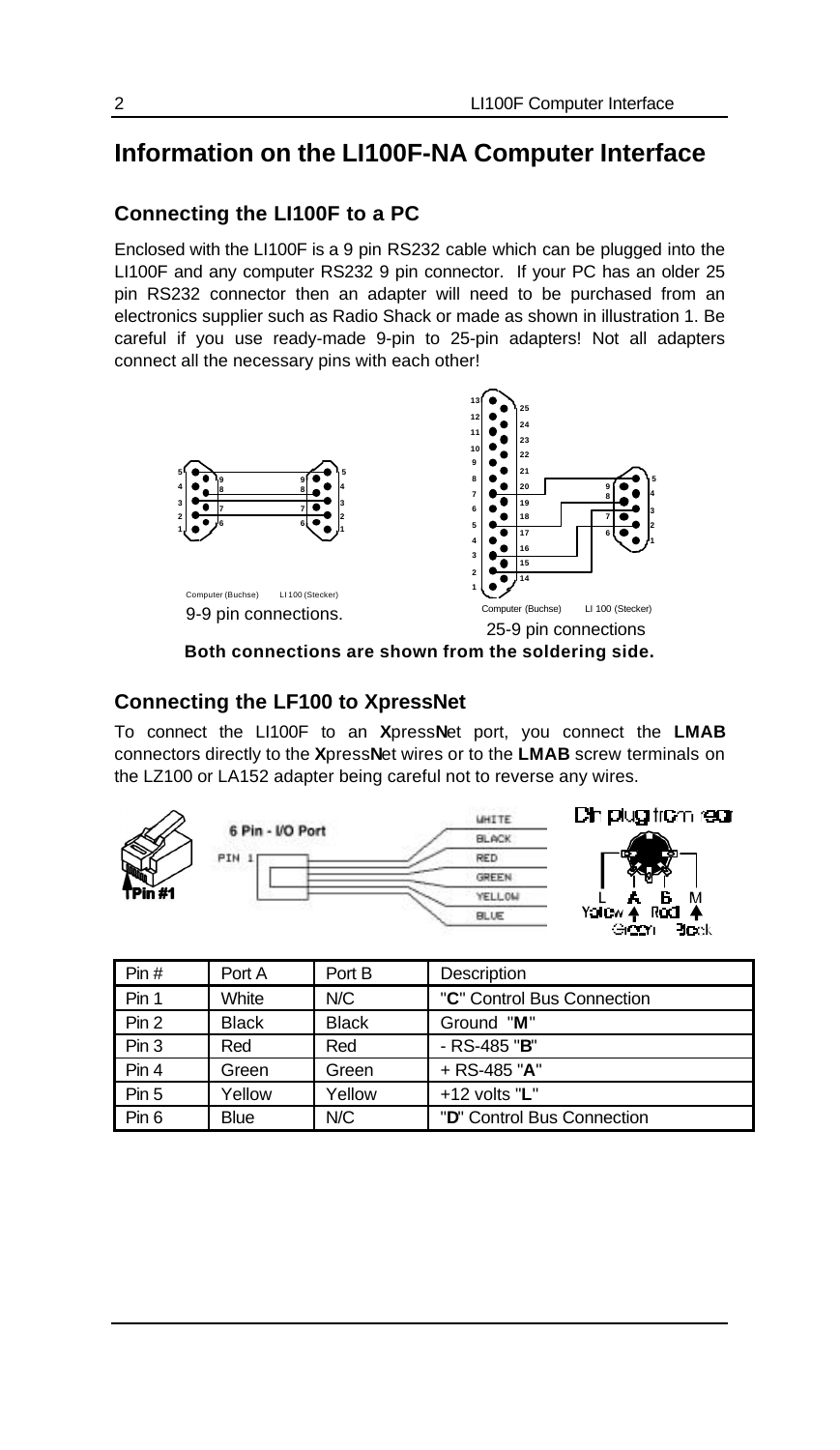# **Setting the LI100F XpressNet address**

Each and every **X**press**N**et device must have its own unique **X**press**N**et address. The factory default LI100F **X**press**N**et address is 31. If you would like to modify the LI100F **X**press**N**et address, open the housing of the LI100F and you set the DIP switch to the circuit board according to the following table.

| DIP <sub>1</sub> | DIP <sub>2</sub> | DIP <sub>3</sub> | <b>Address</b> |
|------------------|------------------|------------------|----------------|
| <b>OFF</b>       | <b>OFF</b>       | <b>OFF</b>       | 31             |
| <b>OFF</b>       | <b>OFF</b>       | ON               | 30             |
| <b>OFF</b>       | ON               | <b>OFF</b>       | 29             |
| <b>OFF</b>       | ON               | ON               | 28             |
| ON               | <b>OFF</b>       | <b>OFF</b>       | 27             |
| ON               | <b>OFF</b>       | ON               | 26             |
| ON               | ON               | <b>OFF</b>       | 25             |
| ON               | ON               | ON               | 24             |

Please remember that each **X**press**N**et address can only be used once. Address 29 is reserved for the translation module LC100, use this address for the LI100F only if you do not have an LC100.

### **Data communication between the PC and the LI100F**

For the data communication between the LI100F interface and the computer two baud rates are possible: 9600 and 19.2K Baud. The adjustment of the baud rate takes place at the DIP switch #4. By the factory default is 9600 bits/second.

| arna   | on OFF<br>ZI. |
|--------|---------------|
| 19200. | on ON         |

The LI100F uses the CTS Hardware handshake for communications from the PC to the LI100F and uses the following additional data communications parameters.

| Data bits:    | 8 data bits   |
|---------------|---------------|
| Stop element: | 1 stop bit    |
| Parity:       | no parity bit |

# **The CD included with the LI100F**

Several demo versions of popular software programs for the control of your model railroad are included with the LI100F in the software demos directory. The software venders provided these demo programs to us for your use. Lenz electronics cannot guarantee the function of these programs and also is not prepared to answer specific questions on the installation and operation of these programs. For further information please contact the venders directly.

| RAILROAD&CO. | http://www.freiwald.com/         |
|--------------|----------------------------------|
| Train Tools  | http://www.traintools.com/       |
| WinDigital   | http://www.abbinksoftware.de/    |
| Winl ok      | http://www.digitoys-systems.com/ |

The detailed description of **X**press**N**et communication protocol used by the PC and LI100F is included in a pdf document in the manuals section on the enclosed CD. File name: "manuals/XpressNet/XpressNet.PDF".